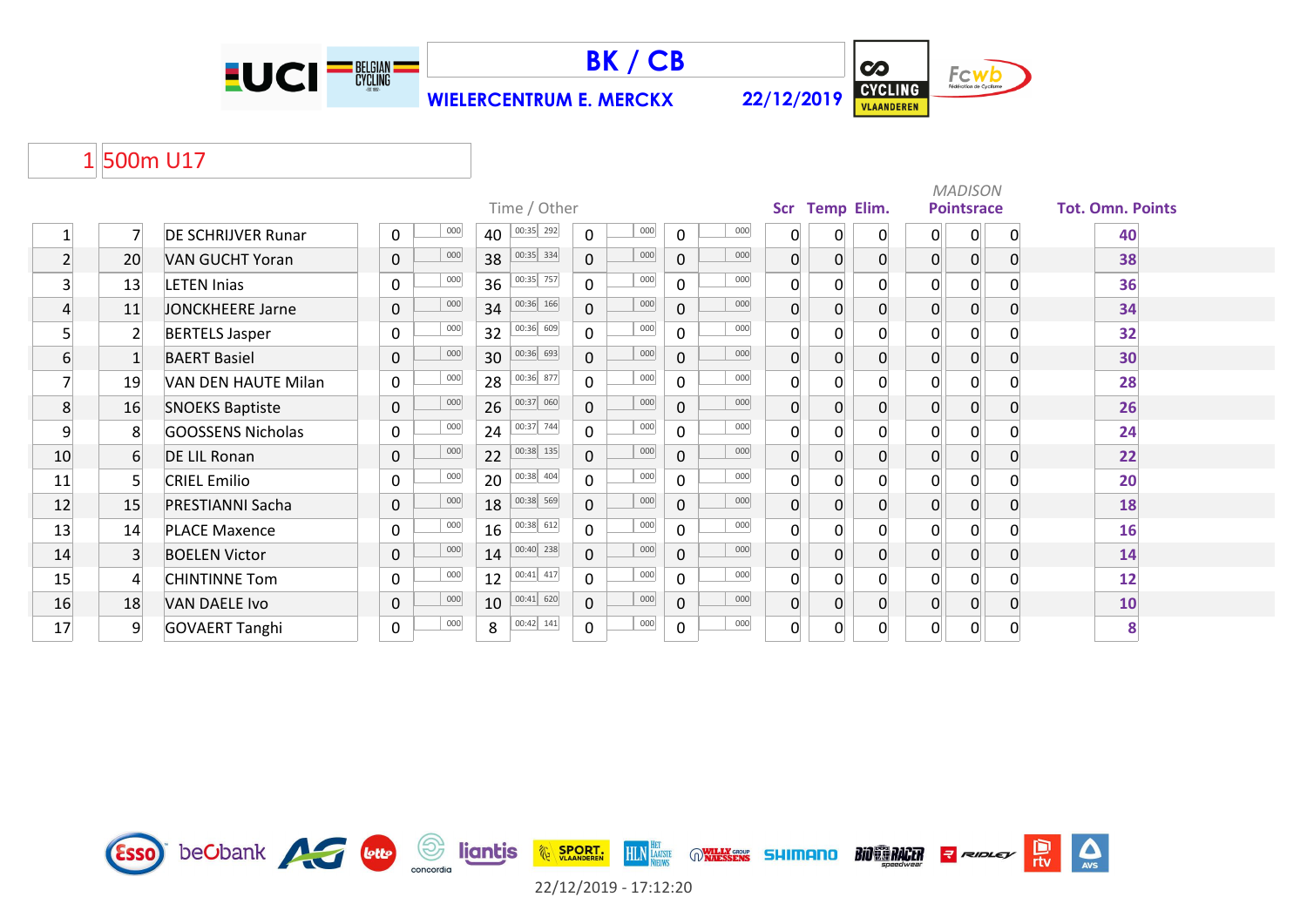



**WIELERCENTRUM E. MERCKX 22/12/2019**



# 2 1000m El/U23

|                 |    |                             |             |     |              |              |                     |              |     |                |                |                |                | <b>MADISON</b>    |    |                         |  |
|-----------------|----|-----------------------------|-------------|-----|--------------|--------------|---------------------|--------------|-----|----------------|----------------|----------------|----------------|-------------------|----|-------------------------|--|
|                 |    |                             |             |     |              | Time / Other |                     |              |     |                | Scr Temp Elim. |                |                | <b>Pointsrace</b> |    | <b>Tot. Omn. Points</b> |  |
|                 | 30 | <b>WERNIMONT Nicolas</b>    | 0           | 000 | $\mathbf{0}$ | 000          | $01:04$ 477<br>40   | $\Omega$     | 000 |                |                | 0              | 0              | 0                 |    | 40                      |  |
| $\overline{2}$  | 27 | <b>DENS Tuur</b>            | $\mathbf 0$ | 000 | $\mathbf 0$  | 000          | $ 01:04 $ 910<br>38 | $\mathbf 0$  | 000 | $\overline{0}$ | $\Omega$       | $\mathbf{0}$   | 0              | $\overline{0}$    |    | 38                      |  |
| 3               | 29 | <b>NYS Gerald</b>           | 0           | 000 | $\Omega$     | 000          | 01:07 346<br>36     | $\Omega$     | 000 |                | $\Omega$       | $\Omega$       | $\mathbf{0}$   | $\Omega$          |    | 36                      |  |
| $\vert 4 \vert$ | 28 | <b>LITVINOV Dominik</b>     | $\mathbf 0$ | 000 | $\mathbf 0$  | 000          | $01:07$ 504<br>34   | $\mathbf 0$  | 000 |                | $\Omega$       | $\overline{0}$ | $\overline{0}$ | $\Omega$          |    | 34                      |  |
| 5 <sup>1</sup>  | 25 | <b>VERSCHAEREN Niels</b>    | 0           | 000 | $\Omega$     | 000          | $01:10$ 591<br>32   | $\mathbf 0$  | 000 |                | $\Omega$       | 0              | $\mathbf{0}$   | $\mathbf{0}$      |    | 32                      |  |
| 6               | 26 | <b>DECOSTER Michaël</b>     | $\mathbf 0$ | 000 | 0            | 000          | $01:10$ 773<br>30   | 0            | 000 |                | $\overline{0}$ | $\overline{0}$ | 0              | $\Omega$          | -0 | 30                      |  |
|                 |    |                             |             |     |              |              |                     |              |     |                |                |                |                |                   |    |                         |  |
|                 |    |                             |             |     |              |              |                     |              |     |                |                |                |                |                   |    |                         |  |
|                 |    | 8 Puntenk./C.a.Points U19   |             |     |              |              |                     |              |     |                |                |                |                |                   |    |                         |  |
|                 |    |                             |             |     |              |              |                     |              |     |                |                |                |                | <b>MADISON</b>    |    |                         |  |
|                 |    |                             |             |     |              | Time / Other |                     |              |     |                | Scr Temp Elim. |                |                | <b>Pointsrace</b> |    | <b>Tot. Omn. Points</b> |  |
|                 | 76 | VANDENBRANDEN Noah          | $\mathbf 0$ | 000 | $\mathbf{0}$ | 000          | 000<br>$\mathbf 0$  | $\Omega$     | 000 |                | 0              | 0              | 31             | 0                 |    | 31                      |  |
| $\overline{2}$  | 71 | <b>POLLEFLIET Gianluca</b>  | $\mathbf 0$ | 000 | $\mathbf 0$  | 000          | 000<br>$\mathbf 0$  | $\mathbf{0}$ | 000 | $\overline{0}$ | $\Omega$       | $\mathbf 0$    | 23             | 0                 |    | 23                      |  |
| $\overline{3}$  | 66 | <b>DEWULF Wannes</b>        | 0           | 000 | $\mathbf{0}$ | 000          | 000<br>$\Omega$     | $\Omega$     | 000 | $\Omega$       | $\Omega$       | 0              | 17             | 0                 |    | 17                      |  |
| $\overline{4}$  | 65 | <b>DEDEURWAERDERE Brice</b> | $\pmb{0}$   | 000 | $\mathbf 0$  | 000          | 000<br>$\mathbf 0$  | $\mathbf 0$  | 000 | $\overline{0}$ | $\Omega$       | $\mathbf 0$    | 15             | $\overline{0}$    |    | 15                      |  |
| $\overline{5}$  | 61 | <b>BEIRLAEN Jakov</b>       | 0           | 000 | $\mathbf{0}$ | 000          | 000<br>$\mathbf{0}$ | 0            | 000 |                |                | $\Omega$       | 9              |                   |    | 9                       |  |

|    | 76          | VANDENBRANDEN Noah          | Ü           | $\sim$           | U        | $\sim$<br>Ü           | $\sim$             | Ü        | $\sim$              | U | U        |                        | 31             | U            | 31         |  |
|----|-------------|-----------------------------|-------------|------------------|----------|-----------------------|--------------------|----------|---------------------|---|----------|------------------------|----------------|--------------|------------|--|
|    | 71          | <b>POLLEFLIET Gianluca</b>  | 0           | 000              | 0        | 000<br>0              | 000                | $\Omega$ | 000                 | 0 | $\Omega$ | 0                      | 23             | 0            | 23         |  |
|    | 66          | <b>DEWULF Wannes</b>        | $\mathbf 0$ | 000              | $\Omega$ | 000<br>0              | 000                | $\Omega$ | 000                 | 0 |          |                        | 17             | 0            | 17         |  |
|    | 65          | <b>DEDEURWAERDERE Brice</b> | $\Omega$    | 000              | 0        | 000<br>0              | 000                | $\Omega$ | 000                 | 0 | $\Omega$ |                        | 15             | 0            | 15         |  |
|    | 61          | <b>BEIRLAEN Jakov</b>       | $\Omega$    | 000              | 0        | 000<br>0              | 000                |          | 000                 |   |          |                        | 9              | 0            |            |  |
| 6  | 62          | <b>BERNARD Thibaut</b>      | 0           | 000              | 0        | 000<br>0              | 000                | 0        | 000                 | 0 |          |                        | 8              | 0            |            |  |
|    | 72          | <b>RAES Renzo</b>           | 0           | 000              | 0        | 000<br>0              | 000                |          | 000                 | 0 |          |                        |                | 0            |            |  |
| 8  | 64          | <b>DECEUNINCK Andreas</b>   | $\mathbf 0$ | 000              | 0        | 000<br>$\overline{0}$ | 000                | $\Omega$ | 000                 |   |          |                        |                | 0            |            |  |
| 9  | 63          | <b>BERTELS Lennert</b>      | 0           | 000              | 0        | 000<br>$\mathbf 0$    | 000                | $\Omega$ | 000                 |   |          |                        | 31             | 0            |            |  |
| 10 | 77          | <b>VERGOTE Diel</b>         | 0           | 000              | 0        | 000<br>0              | 000                | $\Omega$ | 000                 |   |          |                        | 3              | $\Omega$     |            |  |
| 11 | 75          | <b>VAN GILS Yannick</b>     | 0           | 000              | 0        | 000<br>0              | 000                | $\Omega$ | 000                 | 0 |          |                        | 0              | 0            |            |  |
| 12 | 73          | <b>SOENENS Ayton</b>        | $\mathbf 0$ | 000              | 0        | 000<br>0              | 000                | $\Omega$ | 000                 | 0 | $\Omega$ |                        | 0              | 0            |            |  |
| 13 | 67          | <b>HUBO Xander</b>          | $\Omega$    | 000              | 0        | 000<br>0              | 000                | $\Omega$ | 000                 |   |          |                        | 0              | 0            |            |  |
| 14 | 83          | <b>MEERSMAN Jari</b>        | $\mathbf 0$ | 000              | 0        | 000<br>0              | 000                | $\Omega$ | 000                 | 0 | $\Omega$ |                        | $\overline{0}$ | 0            |            |  |
| 15 | 68          | <b>KINT Sander</b>          | 0           | 000              | 0        | 000<br>0              | 000                | 0        | 000                 | 0 | 0        | $\Omega$               | 0              | $\mathbf{0}$ |            |  |
|    | <b>ESSO</b> | beCbank <b>Allen</b> Lette  |             | (ᢒ)<br>concordia | liantis  | <b>EDORT.</b>         | <b>HLN</b> LAATSTE |          | WILLY GROUP SHIMANO |   |          | BIO CORACTER RESIDENCE |                |              | <b>AVS</b> |  |

22/12/2019 - 17:12:20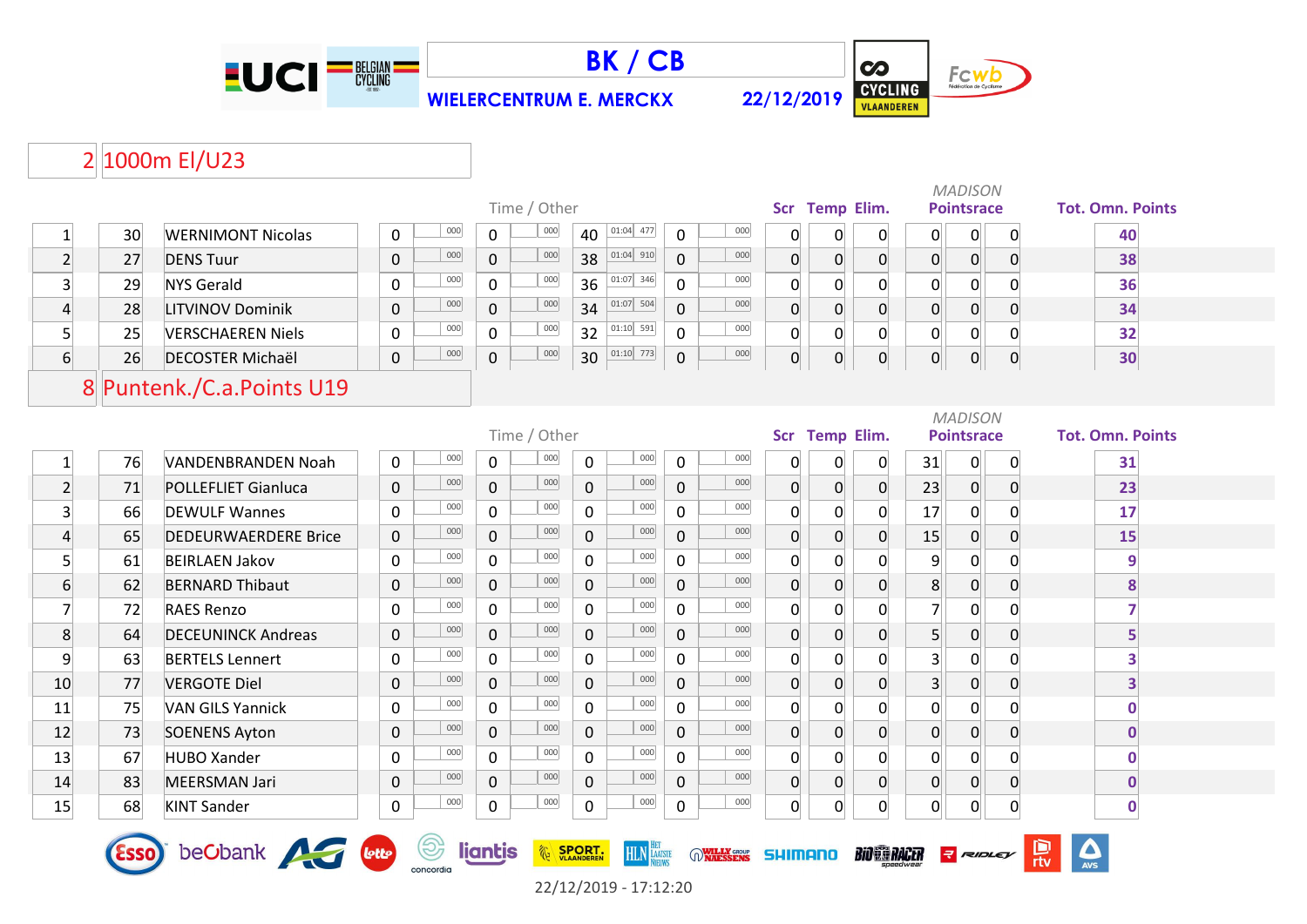





*MADISON*

### 9 500M U17 FINALE

|   |    |                           |             |     |          | Time / Other             |                |                                           |                |     | <b>Scr</b> | <b>Temp Elim.</b> |          |                | <b>Pointsrace</b> | <b>Tot. Omn. Points</b> |
|---|----|---------------------------|-------------|-----|----------|--------------------------|----------------|-------------------------------------------|----------------|-----|------------|-------------------|----------|----------------|-------------------|-------------------------|
|   |    | <b>DE SCHRIJVER Runar</b> | 0           | 000 | 40       | 00:34 716                | $\Omega$       | 000                                       | $\overline{0}$ | 000 | 0          | 0                 | 0        | $\mathsf{O}$   | $\Omega$          | 40                      |
|   | 20 | VAN GUCHT Yoran           | $\mathbf 0$ | 000 | 38       | 00:35   293              | $\mathbf{0}$   | 000                                       | $\mathbf 0$    | 000 | 0          | $\Omega$          |          | 0              |                   | 38                      |
|   | 13 | <b>LETEN Inias</b>        | 0           | 000 | 36       | 00:35 555                | $\Omega$       | 000                                       | $\mathbf 0$    | 000 | 0          | $\Omega$          |          | 0              |                   | 36                      |
| 4 | 11 | JONCKHEERE Jarne          | 0           | 000 |          | $34\overline{)00:36}024$ | $\overline{0}$ | 000                                       | $\mathbf 0$    | 000 | 0          | $\overline{0}$    |          | $\overline{0}$ | $\Omega$          | 34                      |
|   |    | 10 1000M EL/U23 FINALE    |             |     |          |                          |                |                                           |                |     |            |                   |          |                |                   |                         |
|   |    |                           |             |     |          |                          |                |                                           |                |     |            |                   |          |                |                   |                         |
|   |    |                           |             |     |          |                          |                |                                           |                |     |            |                   |          |                | <b>MADISON</b>    |                         |
|   |    |                           |             |     |          | Time / Other             |                |                                           |                |     | <b>Scr</b> | <b>Temp Elim.</b> |          |                | <b>Pointsrace</b> | <b>Tot. Omn. Points</b> |
|   | 27 | <b>DENS Tuur</b>          | 0           | 000 | $\Omega$ | 000                      |                | $\frac{1}{40}$ 01:04 438                  | $\Omega$       | 000 | 0          | $\Omega$          | $\Omega$ | $\Omega$       | $\Omega$          | 40                      |
|   | 30 | <b>WERNIMONT Nicolas</b>  | $\mathsf 0$ | 000 | 0        | 000                      |                | $38$ 01:04 874                            | $\mathbf{0}$   | 000 | 0          | $\Omega$          |          | $\Omega$       |                   | 38                      |
|   | 29 | <b>NYS Gerald</b>         | 0           | 000 | $\Omega$ | 000                      |                | $36 \frac{\boxed{01:07} \boxed{134}}{20}$ | $\mathbf 0$    | 000 | 0          | $\Omega$          |          | $\Omega$       |                   | 36                      |

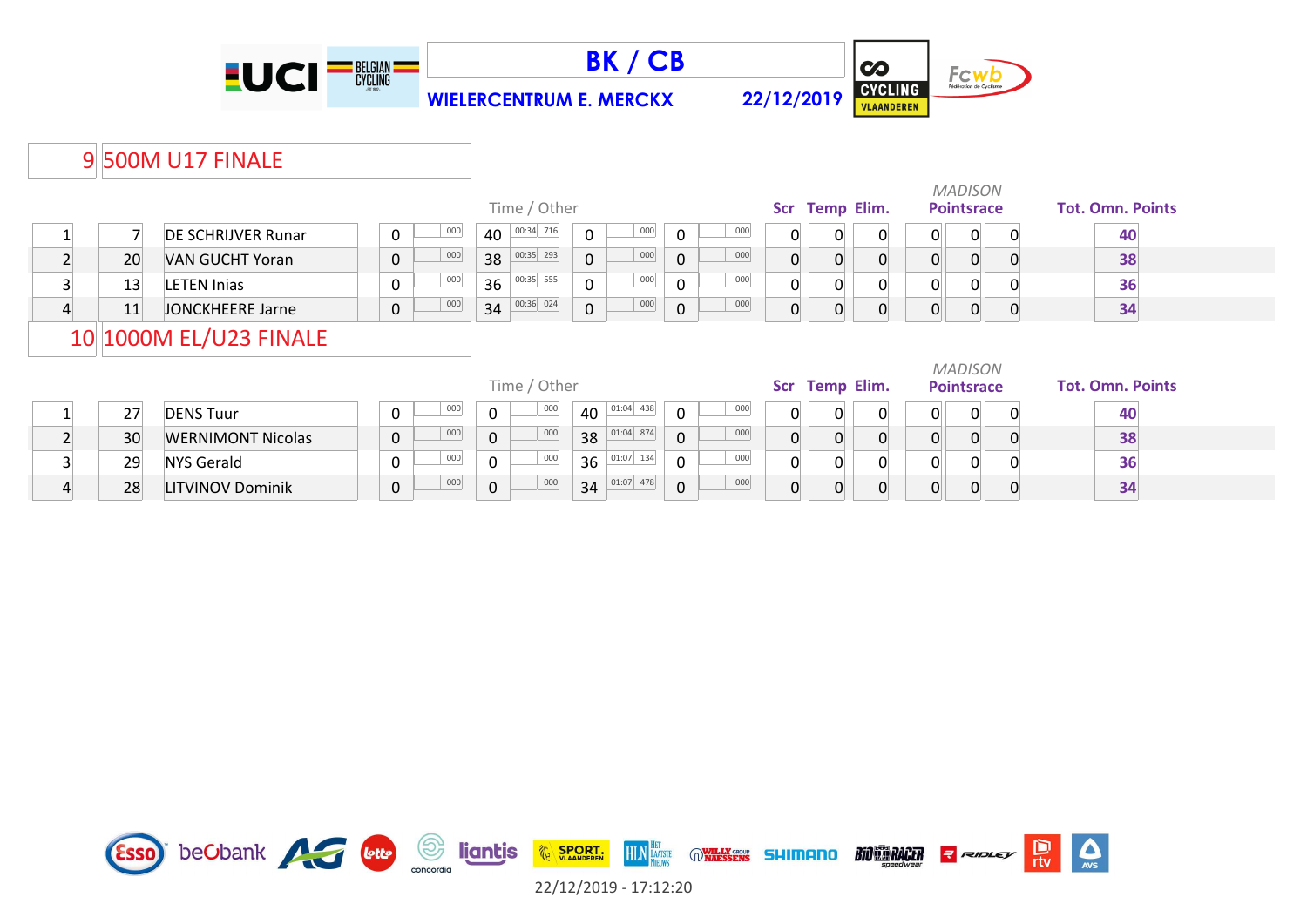



| Keirin |       |                        |    |                |                |     | Communique |
|--------|-------|------------------------|----|----------------|----------------|-----|------------|
| Heat   | Rgnr. | Naam                   | H1 | H <sub>2</sub> | H <sub>3</sub> | тот | Plaats     |
|        | 37    | <b>NICOLAES Julie</b>  | 1  | 4              | 1              | 6   |            |
|        | 36    | LINTHOUDT Jade         | 2  | 2              | 2              | 6   |            |
|        | 38    | <b>PUYPE Laura</b>     | 3  |                | 5              | 9   |            |
| 1      | 35    | <b>JOORIS Febe</b>     | 4  | 3              | 3              | 10  |            |
|        | 39    | <b>ROTTIERS Margot</b> | 5  | 5              | 4              | 14  |            |
|        |       |                        |    |                |                |     |            |
|        |       |                        |    |                |                |     |            |

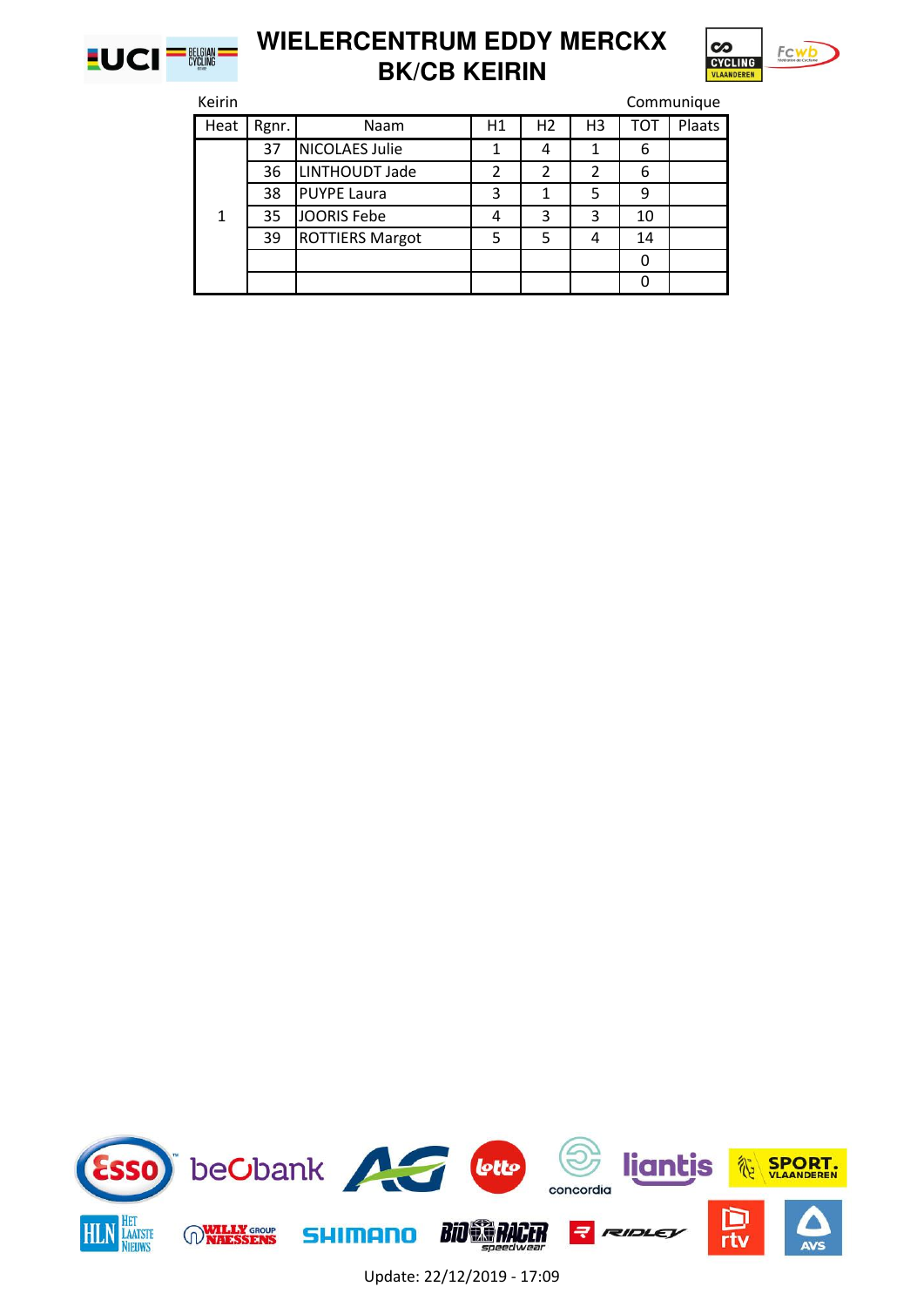



| <b>KEIRIN</b> |       |                         |    |                |                | Place 1-6 |       |                                |                |
|---------------|-------|-------------------------|----|----------------|----------------|-----------|-------|--------------------------------|----------------|
| Heat          | Rgnr. | <b>Naam</b>             | R1 | R <sub>2</sub> | Plaats         | Heat      | Rgnr. | Naam                           | Plaats         |
|               | 48    | <b>VANHOVE Marith</b>   |    |                | 1              |           | 48    | <b>VANHOVE Marith</b>          | 1              |
|               | 46    | VAN DE PAAR Ines        | ┑  | 2              | $\overline{2}$ |           | 41    | <b>DE CLERCQ Katrijn</b>       | $\overline{2}$ |
|               | 45    | VAN CONINCKXLOEY Jolien | 3  | 3              | 3              | 1         | 44    | MAES Sara                      | 3              |
| 1             | 43    | <b>KEMPS Stephanie</b>  | 4  | $\frac{4}{ }$  | 4              |           | 46    | VAN DE PAAR Ines               | 4              |
|               |       |                         |    |                |                |           | 42    | JONCKERS Océane                | 5.             |
|               |       |                         |    |                |                |           | 45    | <b>VAN CONINCKXLOEY Jolien</b> | 6              |
|               |       |                         |    |                |                |           |       |                                |                |
|               | 41    | DE CLERCQ Katrijn       |    |                | 1              |           |       |                                |                |
|               | 44    | MAES Sara               | า  | 2              | 2              |           |       |                                |                |
|               | 42    | JONCKERS Océane         | 3  | 31             | 3              |           |       |                                |                |
| $\mathcal{P}$ | 47    | VANDEPUTTE Yenna        | 41 | $\frac{4}{ }$  | 4              |           |       |                                |                |
|               |       |                         |    |                |                |           |       |                                |                |
|               |       |                         |    |                |                |           |       |                                |                |
|               |       |                         |    |                |                |           |       |                                |                |

| Heat | Rgnr. | Naam                           | Plaats |
|------|-------|--------------------------------|--------|
|      | 48    | VANHOVE Marith                 |        |
|      | 41    | <b>DE CLERCQ Katrijn</b>       |        |
| 1    | 44    | <b>MAES Sara</b>               | 3      |
|      | 46    | VAN DE PAAR Ines               |        |
|      | 42    | JONCKERS Océane                | 5      |
|      | 45    | <b>VAN CONINCKXLOEY Jolien</b> |        |

 $1-3 \rightarrow$  Fin

 $Rest \rightarrow Place 7$ 

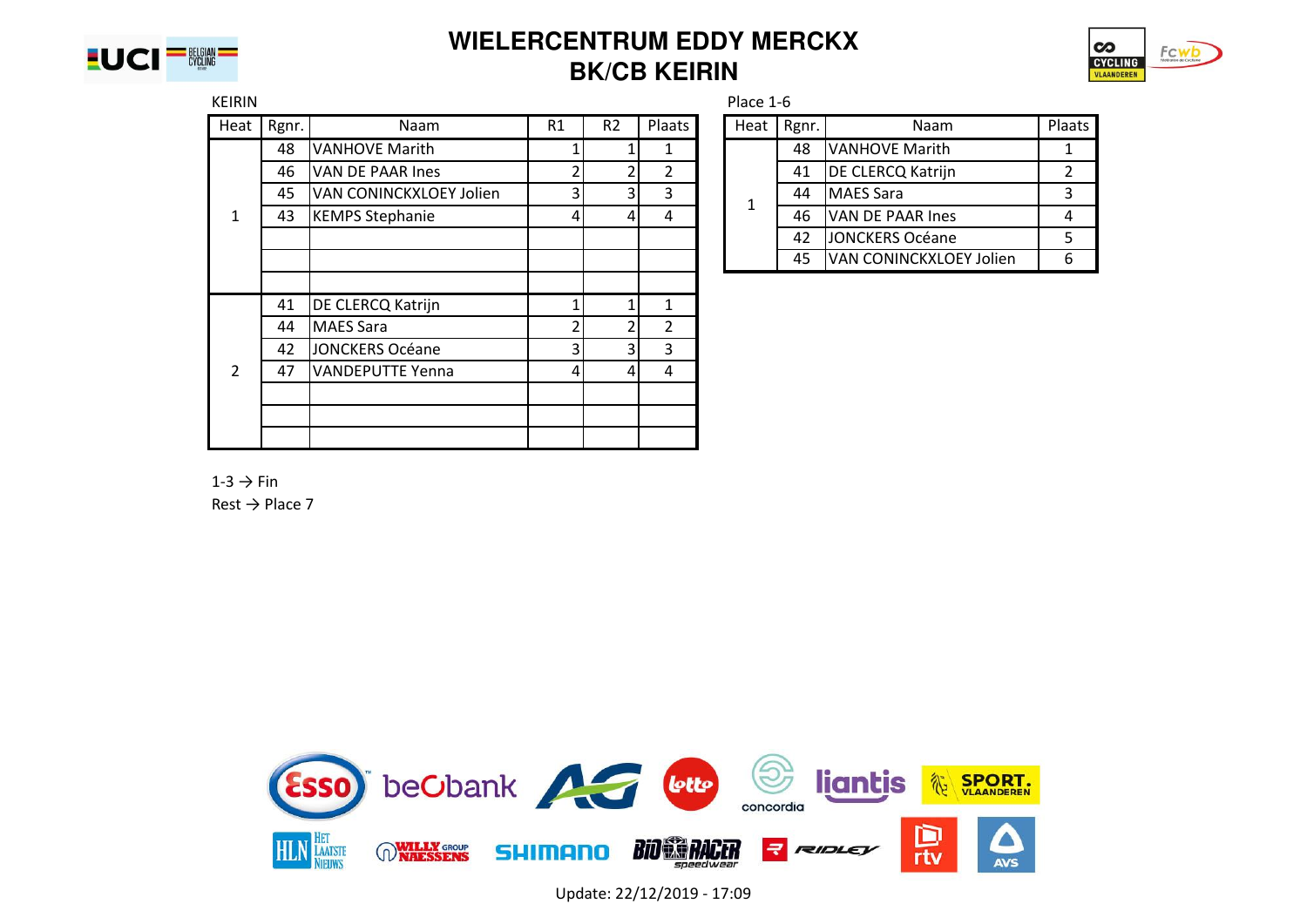



| <b>KEIRIN</b>             |            |                           |                | KEIRIN                    |            |                          |                | $1/2$ FINAL    |                |                           |        | Place 1-6         |            |                            |                |
|---------------------------|------------|---------------------------|----------------|---------------------------|------------|--------------------------|----------------|----------------|----------------|---------------------------|--------|-------------------|------------|----------------------------|----------------|
|                           | Heat Rgnr. | Naam                      | Plaats         |                           | Heat Rgnr. | Naam                     | Plaats         |                | Heat Rgnr.     | Naam                      | Plaats |                   | Heat Rgnr. | Naam                       | Plaats         |
|                           | 13         | <b>LETEN Inias</b>        | $\mathbf{1}$   |                           | 8          | <b>GOOSSENS Nicholas</b> | 1              |                | 13             | LETEN Inias               | 1      |                   | 13         | <b>LETEN Injas</b>         | $\mathbf{1}$   |
|                           | 11         | JONCKHEERE Jarne          | 2              |                           | 14         | <b>PLACE Maxence</b>     | $\overline{2}$ |                |                | <b>DE SCHRIJVER Runar</b> | 2      |                   |            | <b>IDE SCHRIJVER Runar</b> | $\overline{2}$ |
| 1                         | 14         | <b>PLACE Maxence</b>      | 3              |                           |            | <b>BOELEN Victor</b>     | 3              | 1              | 20             | <b>VAN GUCHT Yoran</b>    | 3      | 1                 | 79         | <b>SLAETS Yorick</b>       | 3              |
|                           |            | <b>CHINTINNE Tom</b>      | 4              | -1                        | 18         | VAN DAELE Ivo            | 4              |                | 15             | <b>PRESTIANNI Sacha</b>   | 4      |                   | 20         | VAN GUCHT Yoran            | $\overline{4}$ |
|                           |            |                           |                |                           | 6          | <b>DE LIL Ronan</b>      | <b>DNS</b>     |                |                | <b>BAERT Basiel</b>       | 5      |                   | 14         | <b>PLACE Maxence</b>       | 5              |
|                           |            |                           |                |                           |            |                          |                |                | 8              | <b>GOOSSENS Nicholas</b>  | 6      |                   | 11         | JONCKHEERE Jarne           | 6              |
|                           |            | <b>BERTELS Jasper</b>     | $\mathbf{1}$   |                           |            |                          |                |                | 11             | JONCKHEERE Jarne          | 1      |                   |            |                            |                |
|                           |            | <b>BAERT Basiel</b>       | $\overline{2}$ |                           | 16         | <b>SNOEKS Baptiste</b>   | -1             |                | 79             | <b>SLAETS Yorick</b>      | 2      | <b>Place 7-12</b> |            |                            |                |
| $\overline{2}$            | 16         | <b>SNOEKS Baptiste</b>    | 3              |                           | 15         | <b>PRESTIANNI Sacha</b>  | $\overline{2}$ | $\overline{2}$ | 14             | <b>PLACE Maxence</b>      | 3      |                   | Heat Rgnr. | Naam                       | Plaats         |
|                           | 3          | <b>BOELEN Victor</b>      | 4              |                           | 80         | <b>SOENENS Leyton</b>    | 3              |                | 5.             | <b>CRIEL Emilio</b>       | 4      |                   |            | <b>BERTELS Jasper</b>      | $7^{\circ}$    |
|                           |            |                           |                | 2                         | 9          | <b>GOVAERT Tanghi</b>    | 4              |                | $\overline{2}$ | <b>BERTELS Jasper</b>     | 5      |                   | 16         | <b>SNOEKS Baptiste</b>     | 8              |
|                           |            |                           |                |                           |            | <b>CHINTINNE Tom</b>     | 5              |                | 16             | <b>SNOEKS Baptiste</b>    | 6      | 1                 | 1          | <b>BAERT Basiel</b>        | 9              |
|                           | 20         | VAN GUCHT Yoran           | $\mathbf{1}$   |                           |            |                          |                |                |                |                           |        |                   | 8          | <b>GOOSSENS Nicholas</b>   | 10             |
|                           |            | <b>CRIEL Emilio</b>       | $\overline{2}$ |                           |            |                          |                |                |                |                           |        |                   | 15         | <b>PRESTIANNI Sacha</b>    | 11             |
| 3                         | 8          | <b>GOOSSENS Nicholas</b>  | 3              |                           |            |                          |                |                |                |                           |        |                   | 5          | <b>CRIEL Emilio</b>        | 12             |
|                           | 80         | <b>SOENENS Leyton</b>     | 4              | $1-2 \rightarrow 1/2$ Fin |            |                          |                |                |                |                           |        |                   |            |                            |                |
|                           | 9          | <b>GOVAERT Tanghi</b>     | 5              | $Rest \rightarrow Rep$    |            |                          |                |                |                |                           |        |                   |            |                            |                |
|                           |            |                           |                |                           |            |                          |                |                |                |                           |        |                   |            |                            |                |
|                           | 79         | <b>SLAETS Yorick</b>      | $\mathbf{1}$   |                           |            |                          |                |                |                |                           |        |                   |            |                            |                |
|                           |            | <b>DE SCHRIJVER Runar</b> | $\overline{2}$ |                           |            |                          |                |                |                |                           |        |                   |            |                            |                |
| 4                         | 18         | VAN DAELE Ivo             | 3              |                           |            |                          |                |                |                |                           |        |                   |            |                            |                |
|                           | -15        | <b>PRESTIANNI Sacha</b>   | 4              |                           |            |                          |                |                |                |                           |        |                   |            |                            |                |
|                           | 6          | <b>DE LIL Ronan</b>       | 4              |                           |            |                          |                |                |                |                           |        |                   |            |                            |                |
|                           |            |                           |                |                           |            |                          |                |                |                |                           |        |                   |            |                            |                |
| $1-2 \rightarrow 1/2$ Fin |            |                           |                |                           |            |                          |                |                |                |                           |        |                   |            |                            |                |

 $Rest \rightarrow Rep$ 

|      |                         |        | <b>NEININ</b> |       |                          |               | <b>I/Z FINAL</b> |       |                            |                | Pidce 1-0         |            |                            |     |
|------|-------------------------|--------|---------------|-------|--------------------------|---------------|------------------|-------|----------------------------|----------------|-------------------|------------|----------------------------|-----|
| gnr. | Naam                    | Plaats | Heat          | Rgnr. | Naam                     | <b>Plaats</b> | <b>Heat</b>      | Rgnr. | Naam                       | Plaats         | Heat              | Rgnr.      | Naam                       | Pla |
| 13   | <b>LETEN Inias</b>      |        |               | 8     | GOOSSENS Nicholas        |               |                  | 13    | <b>LETEN Injas</b>         |                |                   | 13         | <b>LETEN Injas</b>         |     |
| 11   | <b>JONCKHEERE Jarne</b> |        |               | 14    | <b>PLACE Maxence</b>     |               |                  |       | <b>IDE SCHRIJVER Runar</b> |                |                   |            | <b>IDE SCHRIJVER Runar</b> |     |
| 14   | <b>PLACE Maxence</b>    |        |               |       | <b>BOELEN Victor</b>     | 3             |                  | 20    | VAN GUCHT Yoran            | 3              |                   | 79         | <b>SLAETS Yorick</b>       |     |
| 4    | <b>CHINTINNE Tom</b>    | 4      |               | 18    | VAN DAELE Ivo            |               | <b>L</b>         | 15    | <b>PRESTIANNI Sacha</b>    | 4              |                   | 20         | VAN GUCHT Yoran            |     |
|      |                         |        |               | b     | DE LIL Ronan             | <b>DNS</b>    |                  |       | <b>BAERT Basiel</b>        |                |                   | 14         | <b>PLACE Maxence</b>       |     |
|      |                         |        |               |       |                          |               |                  |       | <b>GOOSSENS Nicholas</b>   | b              |                   | 11         | JONCKHEERE Jarne           |     |
|      | <b>BERTELS Jasper</b>   |        |               |       |                          |               |                  | 11    | <b>JONCKHEERE Jarne</b>    |                |                   |            |                            |     |
|      | <b>BAERT Basiel</b>     |        |               | 16    | <b>SNOEKS Baptiste</b>   |               |                  | 79    | <b>SLAETS Yorick</b>       | $\overline{2}$ | <b>Place 7-12</b> |            |                            |     |
| 16   | <b>SNOEKS Baptiste</b>  |        |               | 15    | <b>IPRESTIANNI Sacha</b> |               | 2                | 14    | <b>PLACE Maxence</b>       | 3              |                   | Heat Rgnr. | Naam                       | Pla |
|      | <b>BOELEN Victor</b>    |        |               | -80   | <b>SOENENS Leyton</b>    |               |                  |       | <b>CRIEL Emilio</b>        | 4              |                   |            | <b>BERTELS Jasper</b>      |     |
|      |                         |        |               |       | <b>GOVAERT Tanghi</b>    |               |                  |       | <b>BERTELS Jasper</b>      | כ              |                   | 16         | <b>SNOEKS Baptiste</b>     |     |
|      |                         |        |               |       | <b>CHINTINNE Tom</b>     |               |                  | 16    | <b>SNOEKS Baptiste</b>     | b              |                   |            | <b>BAERT Basiel</b>        |     |
| 20   | VAN GUCHT Yoran         |        |               |       |                          |               |                  |       |                            |                |                   | 8          | <b>GOOSSENS Nicholas</b>   |     |
|      | CRIFI Fmilio            |        |               |       |                          |               |                  |       |                            |                |                   | 15         | <b>PRESTIANNI Sacha</b>    |     |

| Rgnr.<br>Naam<br>eat<br><b>LETEN Inias</b><br>13<br>DE SCHRIJVER Runar<br>7<br>20<br><b>VAN GUCHT Yoran</b><br>$\mathbf{1}$<br>15<br>PRESTIANNI Sacha |                |
|-------------------------------------------------------------------------------------------------------------------------------------------------------|----------------|
|                                                                                                                                                       | Plaats         |
|                                                                                                                                                       | 1              |
|                                                                                                                                                       | $\overline{2}$ |
|                                                                                                                                                       | 3              |
|                                                                                                                                                       | 4              |
| $\mathbf{1}$<br><b>BAERT Basiel</b>                                                                                                                   | 5              |
| 8<br><b>GOOSSENS Nicholas</b>                                                                                                                         | 6              |
| $\overline{11}$<br><b>JONCKHEERE Jarne</b>                                                                                                            | $\overline{1}$ |
| 79<br><b>SLAETS Yorick</b>                                                                                                                            | $\overline{2}$ |
| 14<br><b>PLACE Maxence</b><br>2                                                                                                                       | 3              |
| 5<br><b>CRIEL Emilio</b>                                                                                                                              | 4              |
| $\overline{2}$<br><b>BERTELS Jasper</b>                                                                                                               | 5              |
| <b>SNOEKS Baptiste</b><br>16                                                                                                                          | 6              |

| mr. | Naam                       | <b>Plaats</b> | Heat | Rgnr. | Naam                    | Plaats |
|-----|----------------------------|---------------|------|-------|-------------------------|--------|
| 3   | <b>LETEN Injas</b>         |               |      | 13    | <b>LETEN Injas</b>      |        |
| 7   | <b>IDE SCHRIJVER Runar</b> |               |      |       | DE SCHRIJVER Runar      |        |
| 20. | VAN GUCHT Yoran            |               |      | 79    | <b>SLAETS Yorick</b>    |        |
| ι5  | <b>IPRESTIANNI Sacha</b>   | 4             |      | 20    | VAN GUCHT Yoran         |        |
| 1   | <b>BAERT Basiel</b>        |               |      | 14    | <b>PLACE Maxence</b>    |        |
| 8   | <b>GOOSSENS Nicholas</b>   | 6             |      | 11    | <b>JONCKHEERE Jarne</b> |        |
|     |                            |               |      |       |                         |        |

|   | <b>BAERT Basiel</b>      |  | 16 | <b>SNOEKS Baptiste</b>  |  | 79 | <b>SLAETS Yorick</b>   |  | <b>Place 7-12</b> |    |                          |        |
|---|--------------------------|--|----|-------------------------|--|----|------------------------|--|-------------------|----|--------------------------|--------|
|   | 16 SNOEKS Baptiste       |  | 15 | <b>PRESTIANNI Sacha</b> |  | 14 | <b>PLACE Maxence</b>   |  | Heat Rgnr.        |    | Naam                     | Plaats |
|   | <b>BOELEN Victor</b>     |  | 80 | SOENENS Leyton          |  |    | <b>CRIEL Emilio</b>    |  |                   |    | <b>BERTELS Jasper</b>    |        |
|   |                          |  |    | <b>GOVAERT Tanghi</b>   |  |    | <b>BERTELS Jasper</b>  |  |                   | 16 | <b>SNOEKS Baptiste</b>   |        |
|   |                          |  |    | <b>CHINTINNE Tom</b>    |  | 16 | <b>SNOEKS Baptiste</b> |  |                   |    | <b>BAERT Basiel</b>      |        |
|   | 20 VAN GUCHT Yoran       |  |    |                         |  |    |                        |  |                   |    | <b>GOOSSENS Nicholas</b> | 10     |
|   | <b>CRIEL Emilio</b>      |  |    |                         |  |    |                        |  |                   | 15 | <b>IPRESTIANNI Sacha</b> | 11     |
| 8 | <b>GOOSSENS Nicholas</b> |  |    |                         |  |    |                        |  |                   |    | <b>CRIEL Emilio</b>      | 12     |

#### $1-2 \rightarrow 1/2$  Fin

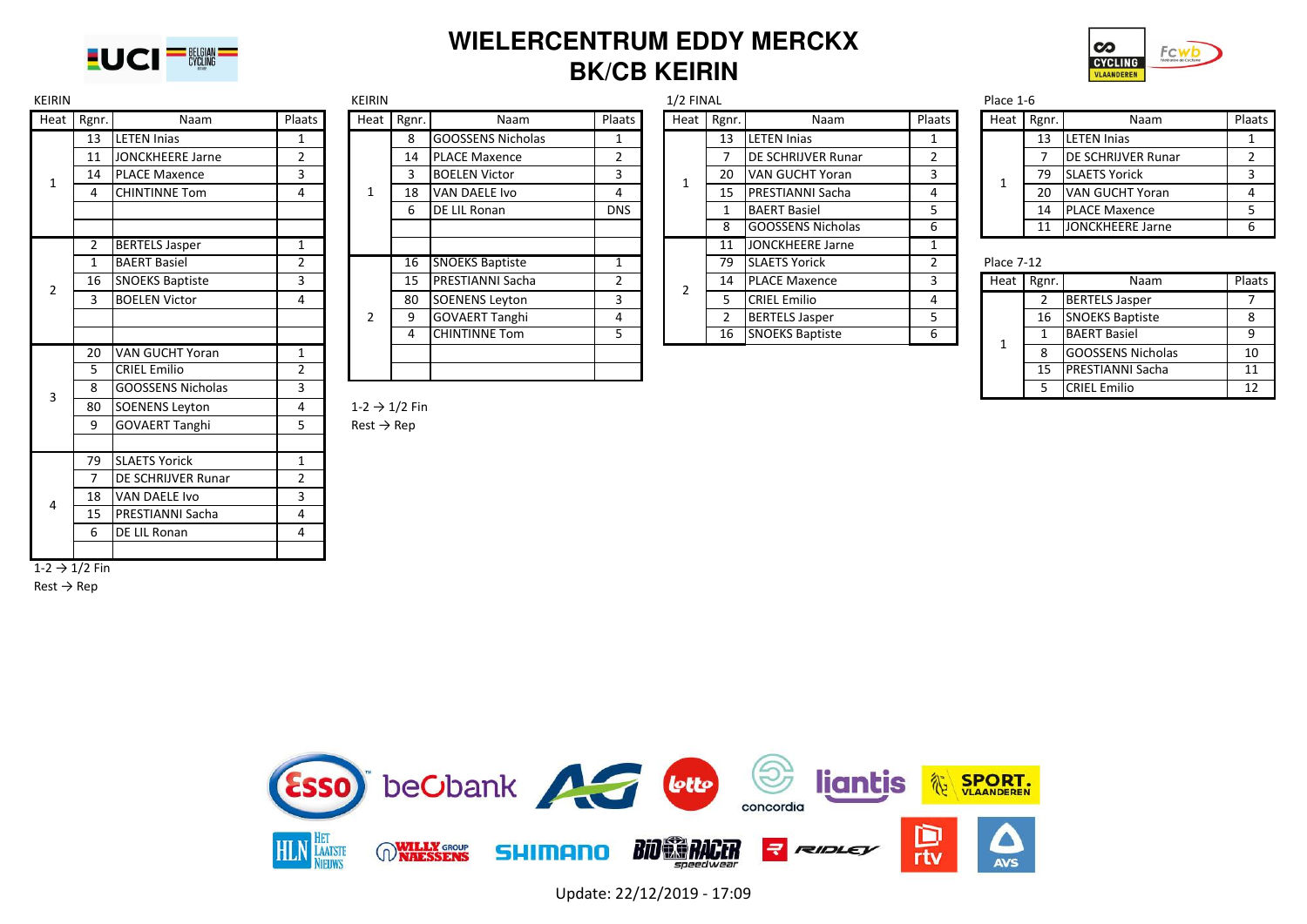



| <b>KEIRIN</b> |       |                             |    |                |                | Place 1-6         |       |                             |                |  |
|---------------|-------|-----------------------------|----|----------------|----------------|-------------------|-------|-----------------------------|----------------|--|
| Heat          | Rgnr. | Naam                        | R1 | R <sub>2</sub> | Plaats         | Heat              | Rgnr. | Naam                        | Plaats         |  |
|               | 76    | VANDENBRANDEN Noah          |    |                |                |                   | 76    | <b>VANDENBRANDEN Noah</b>   |                |  |
|               | 66    | <b>DEWULF Wannes</b>        |    |                | $\overline{2}$ |                   | 71    | <b>POLLEFLIET Gianluca</b>  | $\overline{2}$ |  |
|               | 67    | <b>HUBO Xander</b>          |    | 4              | 3              | 1                 | 67    | <b>HUBO Xander</b>          | 3              |  |
| $\mathbf{1}$  | 61    | <b>BEIRLAEN Jakov</b>       |    |                | 4              |                   | 72    | <b>RAES Renzo</b>           | 4              |  |
|               | 83    | <b>MEERSMAN Jari</b>        |    |                | 5              |                   | 73    | <b>SOENENS Ayton</b>        | 5              |  |
|               |       |                             |    |                |                |                   | 66    | <b>DEWULF Wannes</b>        | 6              |  |
|               |       |                             |    |                |                |                   |       |                             |                |  |
|               | 71    | <b>POLLEFLIET Gianluca</b>  |    |                |                | <b>Place 7-12</b> |       |                             |                |  |
|               | 73    | <b>SOENENS Ayton</b>        |    |                | $\overline{2}$ | Heat              | Rgnr. | Naam                        | Plaats         |  |
|               | 72    | <b>RAES Renzo</b>           |    | 3              | 3              |                   | 61    | <b>BEIRLAEN Jakov</b>       |                |  |
| $\mathcal{P}$ | 75    | <b>VAN GILS Yannick</b>     | 4  | 51             | 4              |                   | 65    | <b>DEDEURWAERDERE Brice</b> | 8              |  |
|               | 65    | <b>DEDEURWAERDERE Brice</b> | 6  | 4              | 5.             | $\mathbf{1}$      | 63    | <b>BERTELS Lennert</b>      | 9              |  |
|               | 63    | <b>BERTELS Lennert</b>      |    | 6I             | 6              |                   | 75    | <b>VAN GILS Yannick</b>     | 10             |  |
|               |       |                             |    |                |                |                   | 83    | <b>MEERSMAN Jari</b>        | 11             |  |
|               |       |                             |    |                |                |                   |       |                             |                |  |

| leat | Rgnr. | Naam                       | Plaats |
|------|-------|----------------------------|--------|
|      | 76    | VANDENBRANDEN Noah         |        |
|      | 71    | <b>POLLEFLIET Gianluca</b> | 2      |
|      | 67    | <b>HUBO Xander</b>         | 3      |
|      | 72    | <b>RAES Renzo</b>          |        |
|      | 73    | SOENENS Ayton              | 5      |
|      | 66    | <b>DEWULF Wannes</b>       | 6      |

| Heat | Rgnr. | Naam                        | Plaats |
|------|-------|-----------------------------|--------|
|      | 61    | <b>BEIRLAEN Jakov</b>       |        |
|      | 65    | <b>DEDEURWAERDERE Brice</b> |        |
| 1    | 63    | <b>BERTELS Lennert</b>      |        |
|      | 75    | <b>VAN GILS Yannick</b>     | 10     |
|      | 83    | MEERSMAN Jari               | 11     |
|      |       |                             |        |

 $1-3 \rightarrow$  Fin  $Rest \rightarrow$  Place 7

> beObank Accepte liantis **SPORT.** 谷 concordia ם **BIO ES RACER RIDLE HLN WILLY GROUP** LAATSTE **SHIMANO** rtv **AVS**